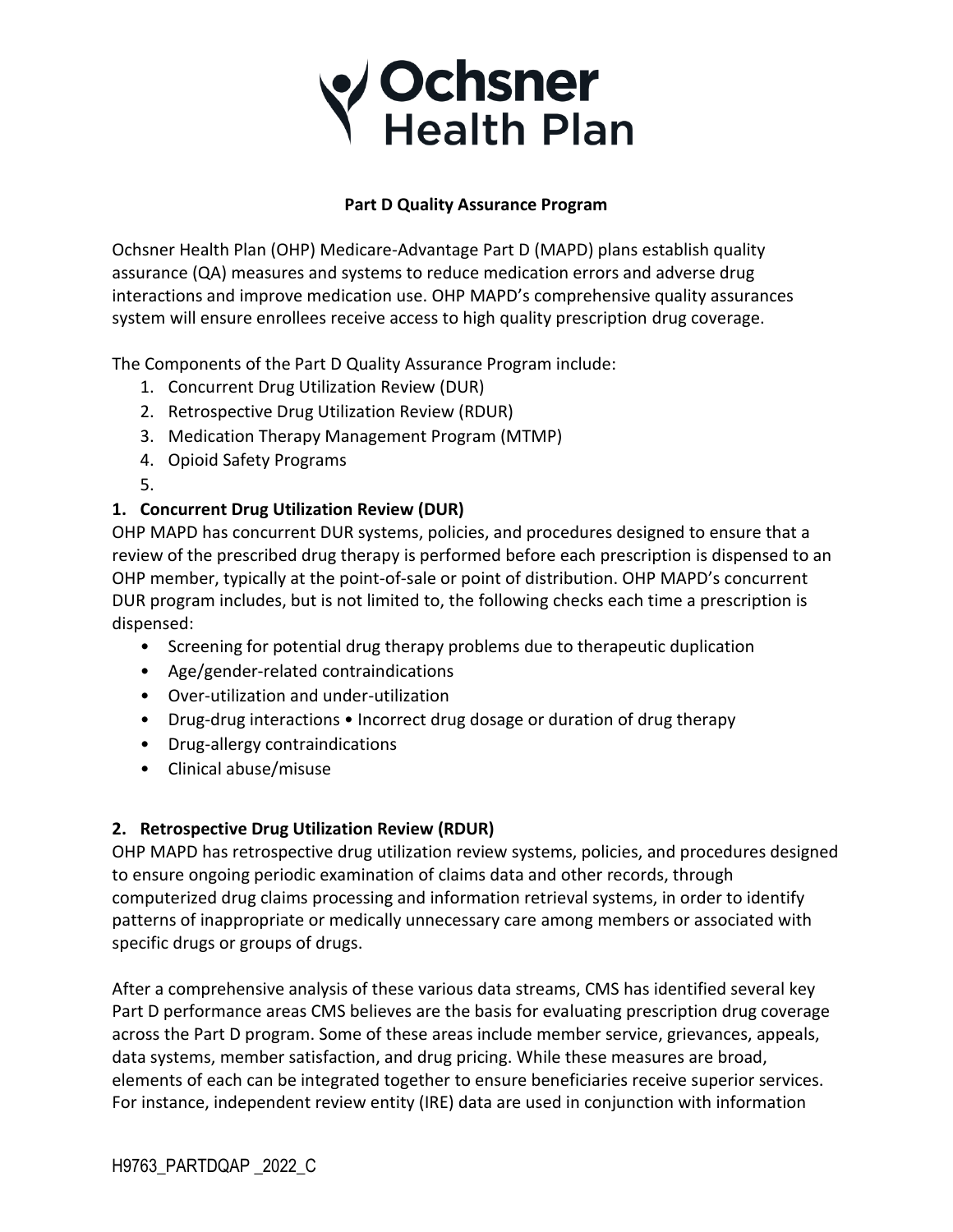

from CTM and OHP's self-reported appeals information to assess whether plan members are obtaining access to the Part D drugs they need to sustain or improve their health. Star ratings are assigned and displayed on plan finder.

#### **3. Medication Therapy Management Program (MTMP)**

OHP MAPD has established a MTMP that:

- is designed to ensure that covered Part D drugs prescribed to targeted members,
- are appropriately used to optimize therapeutic outcomes through improved medication use;
- is designed to reduce the risk of adverse events, including adverse drug interactions, for targeted members;
- may be furnished by a pharmacist or other qualified provider; and
- may distinguish between services in ambulatory and institutional settings. While services and interventions may vary across setting, the criteria for identifying targeted members eligible for MTMP cannot.

To take part in this program, members must meet certain criteria set forth in part by CMS. These criteria are used to identify people who have multiple chronic diseases and are at risk for medication-related problems. If members meet these criteria, we will send them a letter inviting them to participate in the program and information about the program, including how to access the program. Members' enrollment in MTMP is voluntary and does not affect coverage for drugs covered under OHP's Part D benefit.

To qualify for OHP MAPD's MTMP program, members must meet one of the two following criteria:

- 1. Be an At-Risk member or
- 2. Meet ALL of the following criteria:
	- a. Have at least 3 of the following conditions or diseases: Chronic Heart Failure (CHF), Diabetes, Dyslipidemia, Hypertension, Asthma, COPD, AND
	- b. Take at least 8 covered Part D medications, AND
	- c. Are likely to have medication costs of covered Part D medications greater than \$4,696 per year.

To help reduce the risk of possible medication problems, the MTMP program offers two types of clinical review of members' medications:

• **Targeted medication review:** at least quarterly, OHP MAPD will review all of MTMPparticipating members' prescription medications and contact members, their caregiver, their pharmacist, and/or their doctor if OHP MAPD detects a potential problem.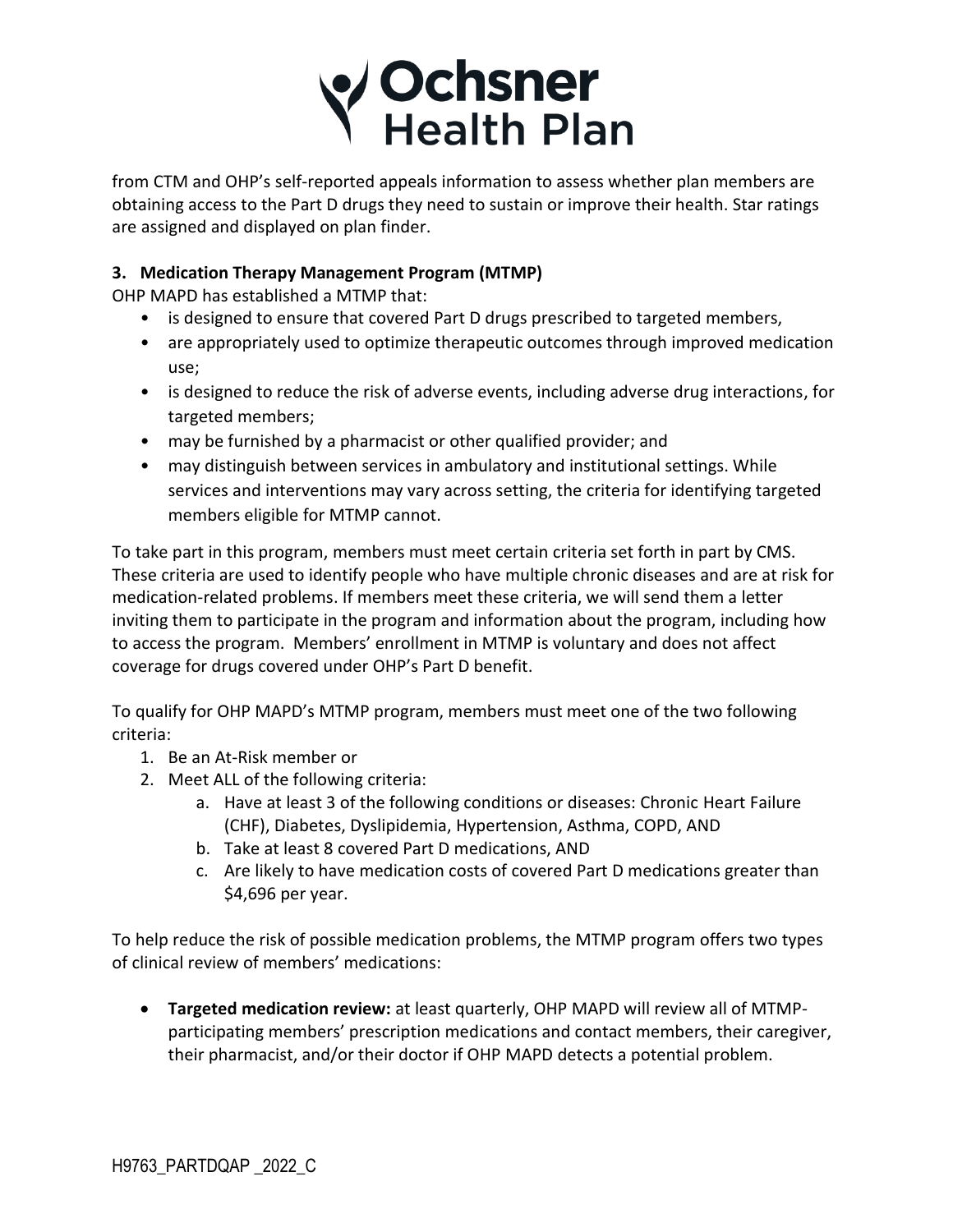# **/ Ochsner**<br>Y Health Plan

- **Comprehensive medication review:** at least once per year, OHP MAPD offer a free discussion and review of all of participating members' medications by a pharmacist or other health professional to help them use their medications safely. This review, or CMR, is provided to members confidentially via telephone. The CMR may also be provided in person or via telehealth at members' provider's office, pharmacy, or longterm care facility. If members or their caregiver are not able to participate in the CMR, this review may be completed directly with their provider. This review requires about 30 minutes of time. Following the review, members will get a written summary of this call, which you can take with you when you talk with your doctors. This summary includes:
	- $\circ$  Medication Action Plan (MAP): The action plan has steps members should take to help them get the best results from their medications.
	- $\circ$  Personal Medication List (PML): The medication list will help members keep track of their medications and how to use them the right way.

#### **4. Opioid Safety Program**

OHP MAPD administers opioid safety programs according to the established Centers for Medicare and Medicaid Services (CMS) opioid safety program requirements. Opioid safety programs prevent the overutilization of prescribed medications by placing drug utilization controls to increase patient safety and reduce fraud, waste, and abuse. The programs focus on improving drug utilization management (UM) for medications known to be prone to misuse, addiction and/or overdose.

There are two components to OHP MAPD's Opioid Safety Program:

- Point of Sale (POS) Safety Intervention Edits
- Opioid Case Management Services

#### **The POS Safety Intervention Edits**

- **Acetaminophen (APAP) Safety Controls at POS** This program will reject a claim when the incoming claim's daily dose of APAP exceeds the maximum cumulative daily dose of 4000mg. This program ensures that when APAP/APAP-containing drugs are prescribed to a member the cumulative amount is within the maximum allowable daily dose.
- **Opioid Overutilization-Benzodiazepine/Potentiators Retrospective Intervention** Identify members receiving opioids with an average morphine milligram equivalent (MME) greater than or equal to 90 mg/day for any duration from 3 or more prescribers and 3 or more pharmacies OR 5 or more prescribers regardless of the number of pharmacies in the previous 6 months. This review also includes the member's concurrent use of benzodiazepines, gabapentin (>2400 mg/day), and/or pregabalin.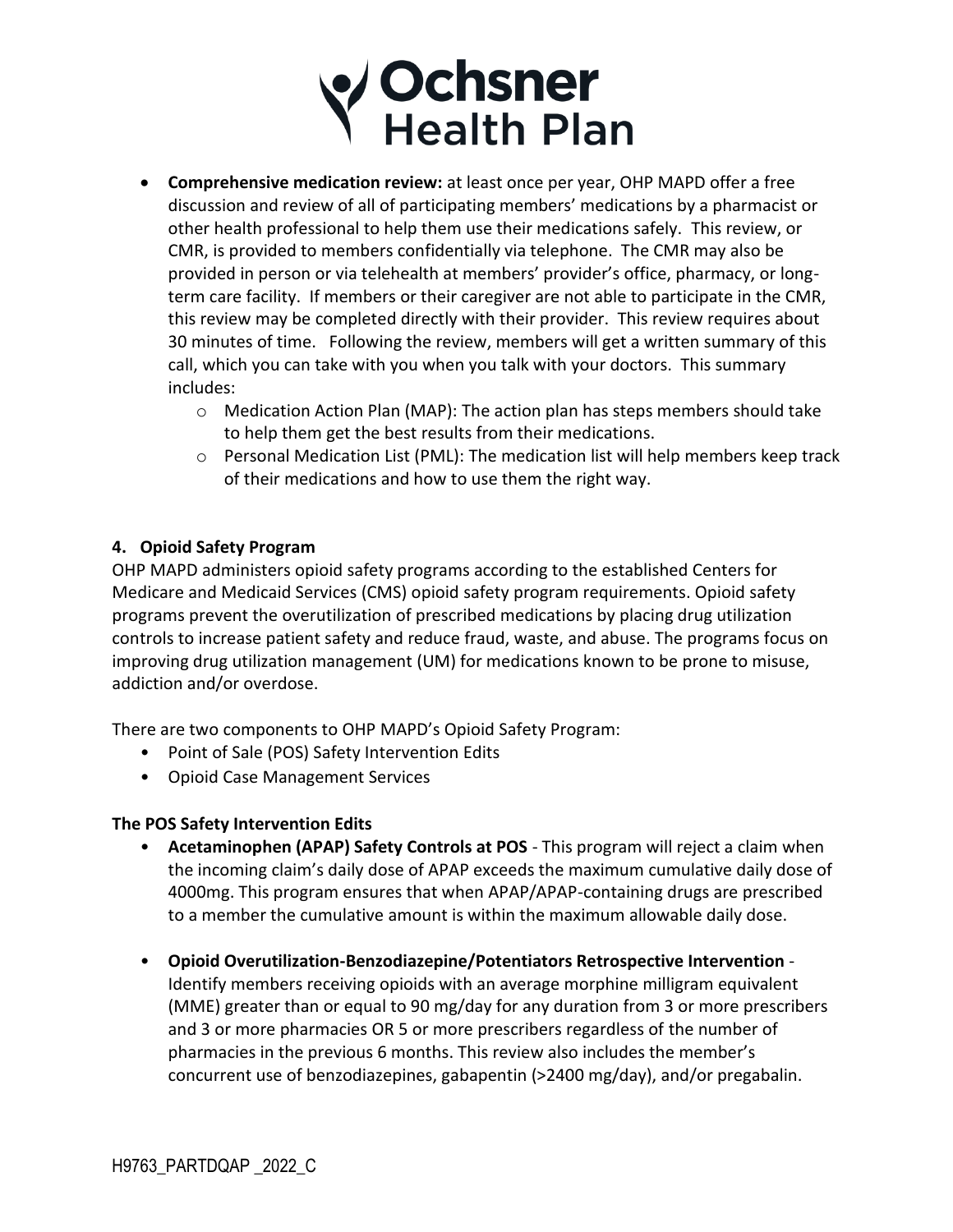# V Ochsner<br>Y Health Plan

- **Naloxone Retrospective Intervention** Identify patients 18 years of age or older who received an opioid(s) over the previous three month time period without a history of a naloxone claim in the prior twelve months. In addition, at least one of the following criteria must be met: history of opioid addiction, obtained an average daily opioid dosage of ≥ 50 mg morphine milligram equivalent (MME), or have been taking an opioid in combination with a benzodiazepine for at least 30 days.
- **Opioid Cumulative Dosing at POS (OCDP)** The OCDP program will block an incoming claim that puts a member's Morphine Milligram Equivalent (MME) dose per day equal to or exceeding a soft-stop threshold of 90 MME across a single or multiple opioidcontaining claim(s) and hard-stop threshold for incoming claims with cumulative MME that meets or exceeds 200 MME. The claim must meet or exceed both prescriber threshold and MME soft or hard threshold before it can be denied.
- **Opioid – Benzodiazepine Concurrent Use at POS** The Opioid-Benzodiazepine Concurrent Use program will identify and deny concurrent use of benzodiazepines and opioids when there is any overlap in days supply. Edit works bi-directionally (i.e., triggered by an incoming claim of opioid with concurrent use of benzodiazepine or vice versa). The claim must meet or exceed prescriber threshold and qualify for concurrent use of opioids and benzodiazepines before it can be denied.
- **Opioid Naïve Day Supply Limitation** which will limit initial opioid prescription fills for the treatment of acute pain to no more than a 7-days supply for a patient with no opioid history within the prior 60 days. Qualifying opioid prescription fills include any previous fill where the remaining days supply overlaps into the 60-day lookback period.
- **Duplicative Long-Acting Opioid (LAO) Therapy at POS** the Duplicative LAO Therapy program will identify and deny concurrent use of long-acting opioids when there is any overlap in days' supply. A concurrent or duplicative long-acting opioid drug is defined as another long-acting opioid product with a different Hierarchical Ingredient Code List (HICL), so that two unique HICLs must be filled for the edit to deny a claim. A HICL represents a chemical entity. The claim must meet or exceed the prescriber threshold and qualify as concurrent use of duplicative long-acting opioids before it can be denied.
- **Opioid – Buprenorphine Concurrent Use Limitation** the Opioid Buprenorphine Concurrent Use at POS will identify and deny concurrent use of opioids when there is any overlap in days supply with a pre-existing claim for buprenorphine for medicationassisted treatment (MAT). The edit works uni-directionally. This means it will only softstop analgesic opioids when patients are currently taking buprenorphine for MAT. This edit will never stop a claim for buprenorphine for MAT.